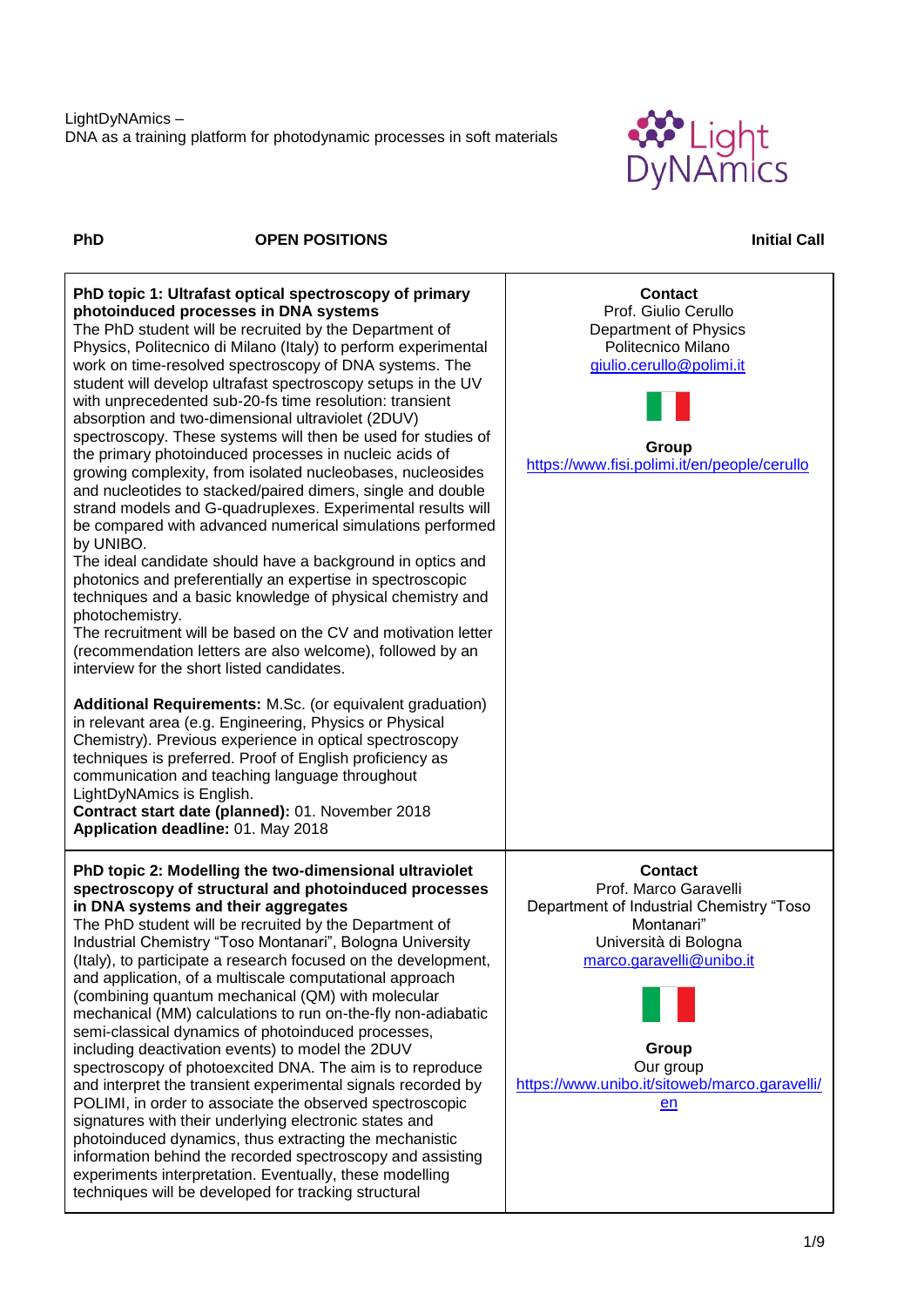| heterogeneity and photo-induced events in DNA systems and<br>their aggregates.                                                                                                                                                                                                                                                                                                                                                                                                                                                                                                                                                                                                                                                                                                                                                                                                                                                                                                                                                                                                                                                                                                                                                                                                                                                                                                                                                                                       |                                                                                                                                                                                                                           |
|----------------------------------------------------------------------------------------------------------------------------------------------------------------------------------------------------------------------------------------------------------------------------------------------------------------------------------------------------------------------------------------------------------------------------------------------------------------------------------------------------------------------------------------------------------------------------------------------------------------------------------------------------------------------------------------------------------------------------------------------------------------------------------------------------------------------------------------------------------------------------------------------------------------------------------------------------------------------------------------------------------------------------------------------------------------------------------------------------------------------------------------------------------------------------------------------------------------------------------------------------------------------------------------------------------------------------------------------------------------------------------------------------------------------------------------------------------------------|---------------------------------------------------------------------------------------------------------------------------------------------------------------------------------------------------------------------------|
| The ideal candidate will have a background in computational<br>(photo)chemistry. Experience with multiconfigurational and<br>multireference perturbative methods is welcome, as well as<br>some experience with excited state QM and QM/MM<br>modelling.                                                                                                                                                                                                                                                                                                                                                                                                                                                                                                                                                                                                                                                                                                                                                                                                                                                                                                                                                                                                                                                                                                                                                                                                             |                                                                                                                                                                                                                           |
| The recruitment will be based on the CV and motivation letter<br>(recommendation letters are also welcome), followed by an<br>interview for the short listed candidates.                                                                                                                                                                                                                                                                                                                                                                                                                                                                                                                                                                                                                                                                                                                                                                                                                                                                                                                                                                                                                                                                                                                                                                                                                                                                                             |                                                                                                                                                                                                                           |
| Additional Requirements: M.Sc. (or equivalent graduation)<br>in Chemistry or Physics. Proof of English proficiency as<br>communication and teaching language throughout<br>LightDyNAmics is English.<br>Start date (planned): 01. November 2018<br>Application deadline: 01. May 2018                                                                                                                                                                                                                                                                                                                                                                                                                                                                                                                                                                                                                                                                                                                                                                                                                                                                                                                                                                                                                                                                                                                                                                                |                                                                                                                                                                                                                           |
| PhD topic 3: Quantum dynamics (QD) in nucleobases<br>and small oligomers toward the simulation of time<br>resolved spectra<br>The PhD student will be recruited by the University of Pisa<br>and work at CNR-ICCOM in Pisa to participate a research<br>focused on the application of quantum-dynamical techniques<br>to study internal conversion processes in DNA nucleobases<br>and small oligomers and the development of new mixed<br>quantum-classical dynamical approaches, to account for the<br>effect of the solvent and/or the environment. On these<br>grounds we aim at an explicit simulation and interpretation of<br>the outcome of pump-probe and 2D electronic spectra.<br>Additional Requirements: Additional Requirements: M.Sc.<br>(or equivalent graduation) in relevant area (e.g. Chemistry,<br>Physics). Proof of English proficiency as communication and<br>teaching language throughout LightDyNAmics is English. The<br>ideal candidate will have a background in the theoretical<br>study of photoinduced processes. Alternatively previous<br>experience in Theoretical and Computational Chemistry is<br>preferred. Programming skills (Fortran, etc) are welcome.<br>The candidate must not have resided in the Italy for more<br>than 12 months during the past 3 years. Application: send<br>CV, motivation letter and 2 recommendation letters.<br>Start date (planned): 01. November 2018<br>Application deadline: 15. May 2018 | <b>Contact</b><br>Dr. Fabrizio Santoro<br>Institute of Chemistry of Organometallic<br>Compounds<br>Consiglio Nazionale delle Ricerche<br>fabrizio.santoro@pi.iccom.cnr.it<br>Group<br>http://www.pi.iccom.cnr.it/ThC2-Lab |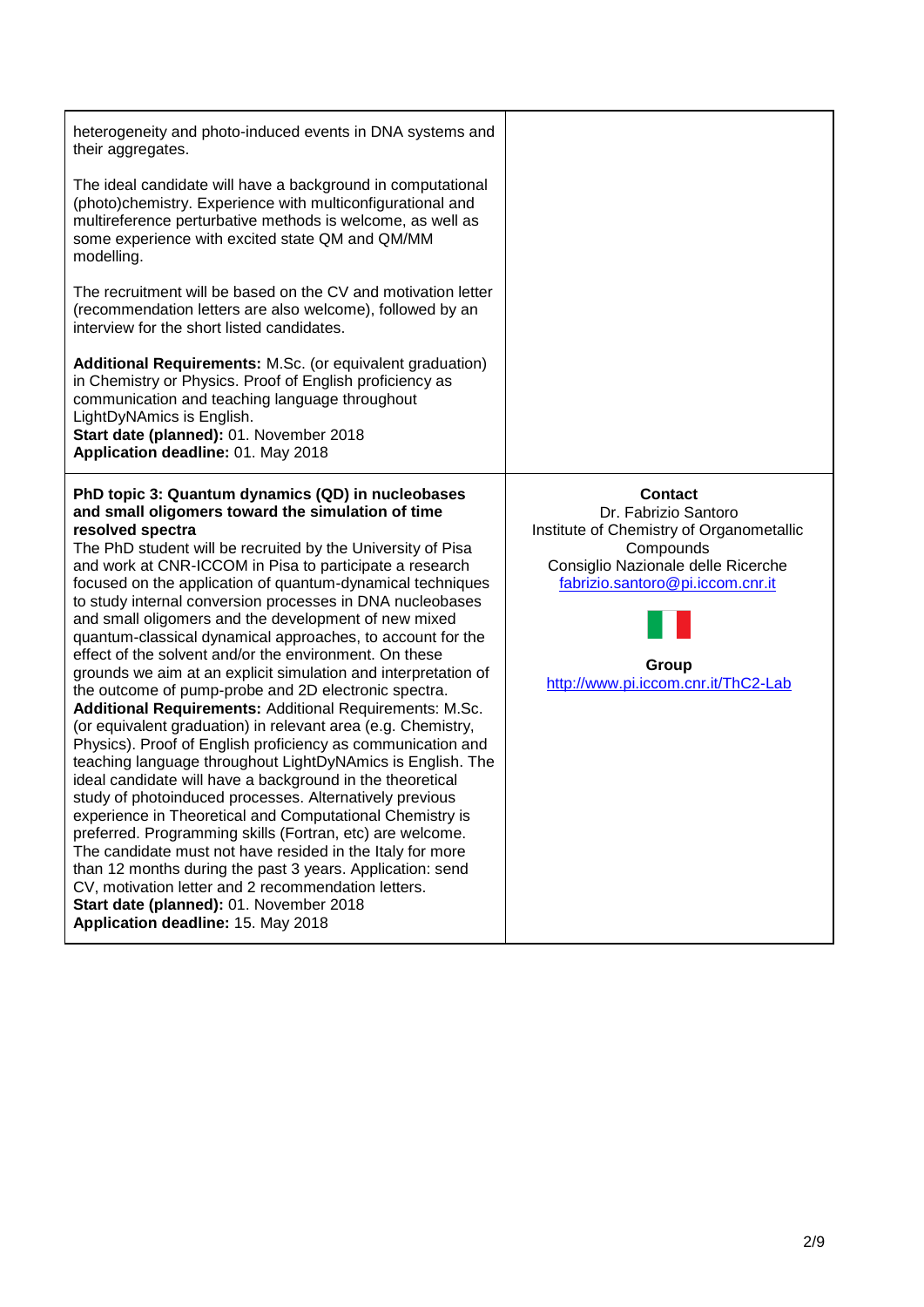| PhD topic 4: Exciton and charge separation:<br>computational models<br>The main aims of the research project are: 1. Develop<br>effective mixed quantum/classical computational strategies<br>for the simulation of electronic spectra and the dynamics of<br>excitation energy (EET) and charge transfers (CT) in strongly<br>coupled multichromophore systems .2. Applying these<br>methods to investigate the excited state dynamics of DNA,<br>with special reference to G- quadruplexes The candidate will<br>work under the supervision of Dr. Roberto Improta and with<br>the co-supervision of Dr. F. Santoro (ICCOM-CNR) and of Dr.<br>D. Markovitsi (LIDYL/CNRS), the research activity will be<br>performed in collaboration with their laboratories.<br>The candidate will attend the doctoral School in Biomolecular<br>Science at the University of Campania 'Luigi Vanvitelli"<br>Additional Requirements: M.Sc. (or equivalent graduation)<br>in relevant area (e.g. Chemistry, Physics, Material Science).<br>Proof of English proficiency as communication and teaching<br>language throughout LightDyNAmics is English. The ideal<br>candidate will have a background in the theoretical study of<br>photoinduced processes. Alternatively previous experience in<br>Theoretical and Computational Chemistry is preferred.<br>Programming skills (Fortran, etc) are welcome.<br>The candidate must not have resided in the Italy for more<br>than 12 months during the past 3 years. Application: send<br>CV, motivation letter and 2 recommendation letters.<br>Start date (planned): 01. October 2018<br>Application deadline: 15. May 2018 | <b>Contact</b><br>Dr. Roberto Improta<br>Institute for Biostructures and Bioimaging<br>Consiglio Nazionale delle Ricerche<br>robimp@unina.it<br>Group<br>https://sites.google.com/site/rimprotaibbcnr/                                                                        |
|------------------------------------------------------------------------------------------------------------------------------------------------------------------------------------------------------------------------------------------------------------------------------------------------------------------------------------------------------------------------------------------------------------------------------------------------------------------------------------------------------------------------------------------------------------------------------------------------------------------------------------------------------------------------------------------------------------------------------------------------------------------------------------------------------------------------------------------------------------------------------------------------------------------------------------------------------------------------------------------------------------------------------------------------------------------------------------------------------------------------------------------------------------------------------------------------------------------------------------------------------------------------------------------------------------------------------------------------------------------------------------------------------------------------------------------------------------------------------------------------------------------------------------------------------------------------------------------------------------------------------------------------------------------|-------------------------------------------------------------------------------------------------------------------------------------------------------------------------------------------------------------------------------------------------------------------------------|
| PhD topic 5: Refinement of Force Field for nucleic Acids<br>An Early Stage Researcher position is available in Jiří Šponer<br>lab (CEITEC, Masaryk University, Brno, Czech Republic) to<br>participate in research focused on Multiscale theoretical and<br>computational studies (using explicit-solvent atomistic<br>molecular dynamics simulation methods and quantum<br>chemistry) of DNA and RNA molecules, and their molecular<br>interactions with proteins and ligands, with a specific<br>emphasis given to non-canonical molecules such as guanine<br>quadruplexes or folded RNA molecules. The research can be<br>focused on applications as well as method development, in<br>the latter case with emphasis given to development and<br>testing of the simulation force fields.<br>Additional Requirements: M.Sc. (or equivalent graduation)<br>in relevant area (e.g. Biology, Chemistry). Prior experience in<br>computational studies of nucleic acids (preferable) or<br>proteins, including a relevant research publication in the field.<br>Proof of English proficiency as communication and teaching<br>language throughout LightDyNAmics is English.<br>Start date (planned): 01. September 2018<br>Application deadline: 15. March 2018                                                                                                                                                                                                                                                                                                                                                                                                    | <b>Contact</b><br>Prof. Jiří Šponer<br>Department of Structure and Dynamics of<br>Nucleic Acids (CEITEC)<br>Masaryk University<br>sponer@ncbr.muni.cz<br>Group<br>http://www.ibp.cz/en/departments/structure-<br>and-dynamics-of-nucleic-acids/info-about-<br>the-department/ |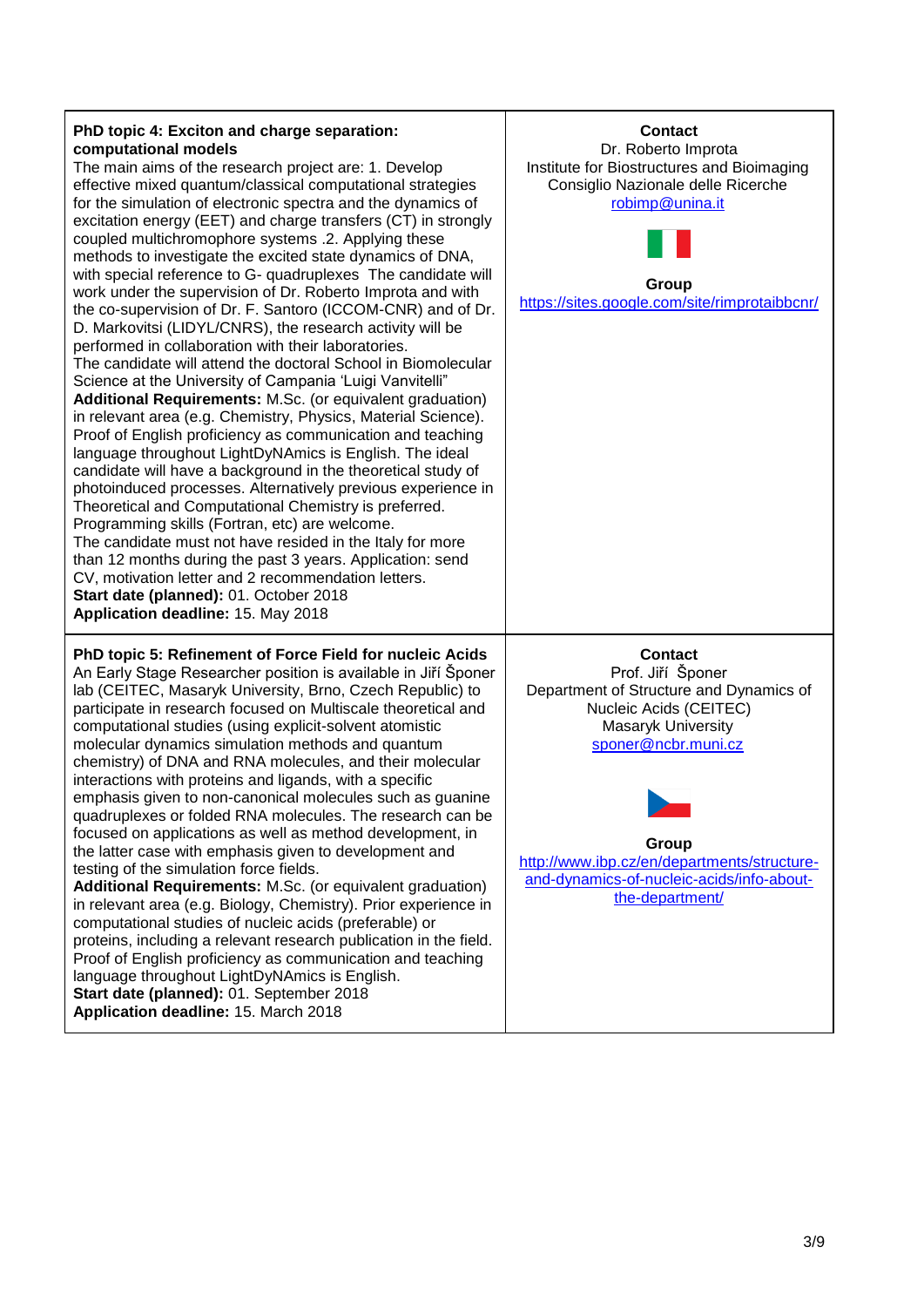| PhD topic 6: Interactions of chromophores with G-<br>quadruplexes<br>Chromophores as non-covalent dyes readily associate with<br>DNA. G-quadruplexes are especially suitable for targeting<br>with planar (poly)aromatic chromophores due to the large<br>exposed surface area of guanine bases. The ability to control<br>stability of G-quadruplex structures and modulate their<br>activity has great potential in medicine. A PhD student will be<br>recruited to study interactions between multi-chromophore<br>ligands covalently or non-covalently attached to G-<br>quadruplexes. The candidate will tackle the following tasks:<br>of chromophore positioning<br>Optimization<br>in<br>G-rich<br>oligonucleotides. Analysis of effects of photoreactive<br>chromophores on G-quadruplex structures. High-resolution<br>structural characterization of chromophore-DNA with NMR<br>Measurement<br>of<br>spectroscopy.<br>dynamics<br>0f<br>(multi)chromophore-DNA on a ms timescale.<br>Additional Requirements: M.Sc. (or equivalent graduation)<br>in relevant area (e.g. Chemistry, Biochemistry). Experience<br>in biomolecular NMR spectroscopy. Excellent English<br>proficiency as communication and teaching language<br>throughout LightDyNAmics is English.<br>Start date (planned): 01. September 2018<br>Application deadline: 01. May 2018                                                                                                                                                                                                                                                                                                                                                                                                                        | <b>Contact</b><br>Prof. Janez Plavec<br>Slovenian NMR Centre<br>National Institute of Chemistry<br>janez.plavec@ki.si<br>Group<br>http://www.slonmr.si/                                                                                                                                 |
|-----------------------------------------------------------------------------------------------------------------------------------------------------------------------------------------------------------------------------------------------------------------------------------------------------------------------------------------------------------------------------------------------------------------------------------------------------------------------------------------------------------------------------------------------------------------------------------------------------------------------------------------------------------------------------------------------------------------------------------------------------------------------------------------------------------------------------------------------------------------------------------------------------------------------------------------------------------------------------------------------------------------------------------------------------------------------------------------------------------------------------------------------------------------------------------------------------------------------------------------------------------------------------------------------------------------------------------------------------------------------------------------------------------------------------------------------------------------------------------------------------------------------------------------------------------------------------------------------------------------------------------------------------------------------------------------------------------------------------------------------------------------------------------------|-----------------------------------------------------------------------------------------------------------------------------------------------------------------------------------------------------------------------------------------------------------------------------------------|
| PhD topic 7: UV-induced processes in guanine<br>quadruplexes studied by time-resolved optical<br>spectroscopy: from photon absorption to radical<br>reactivity<br>Guanine Quadruplexes (G4) are four-stranded structures<br>formed by guanine rich DNA sequences. They have been<br>correlated with the oxidative damage which perturbs<br>biological functions. In addition, G4 structures are studied in<br>respect to their applications in molecular electronics and<br>nanotechnologies.<br>The objective of the thesis is to study the generation and the<br>reactivity of guanine radicals (including electron holes,<br>important in charge transport) induced by absorption low<br>energy UV radiation by G4. The investigation will involve the<br>use of several experimental and computational techniques:<br>The electrons ejected by photo-ionization and the<br>$\circ$<br>resulting base radicals will be studied by time-<br>resolved absorption spectroscopy and time-resolved<br>circular<br>dichroism,<br>from<br>nanoseconds<br>to<br>milliseconds.<br>The dynamics of the excited states, expected to play<br>$\circ$<br>a role in the photo-ionization process, will be studied<br>by fluorescence spectroscopy, from femtoseconds to<br>nanoseconds.<br>The observed optical spectra will be interpreted by<br>$\circ$<br>means of quantum chemistry methods.<br>The reaction products resulting from UV-induced<br>$\circ$<br>radicals will be identified using analytical methods<br>Additional training (8 months total) will be provided ETN<br>partners in Italy and Germany<br>University. The PhD diploma will be delivered by the<br>Université Paris Saclay. The candidate will be registered at<br>the Doctoral School: Chemical Sciences: Molecules, | <b>Contact</b><br>Dr. Dimitra Markovitsi<br>Lasers, Interactions and Dynamics<br>Laboratory<br>Centre National de la Recherche Scientifique<br>dimitra.markovitsi@cea.fr<br><b>Group DICO</b><br>http://iramis.cea.fr/LIDYL/en/Phocea/Vie_des<br>labos/Ast/ast_groupe.php?id_groupe=616 |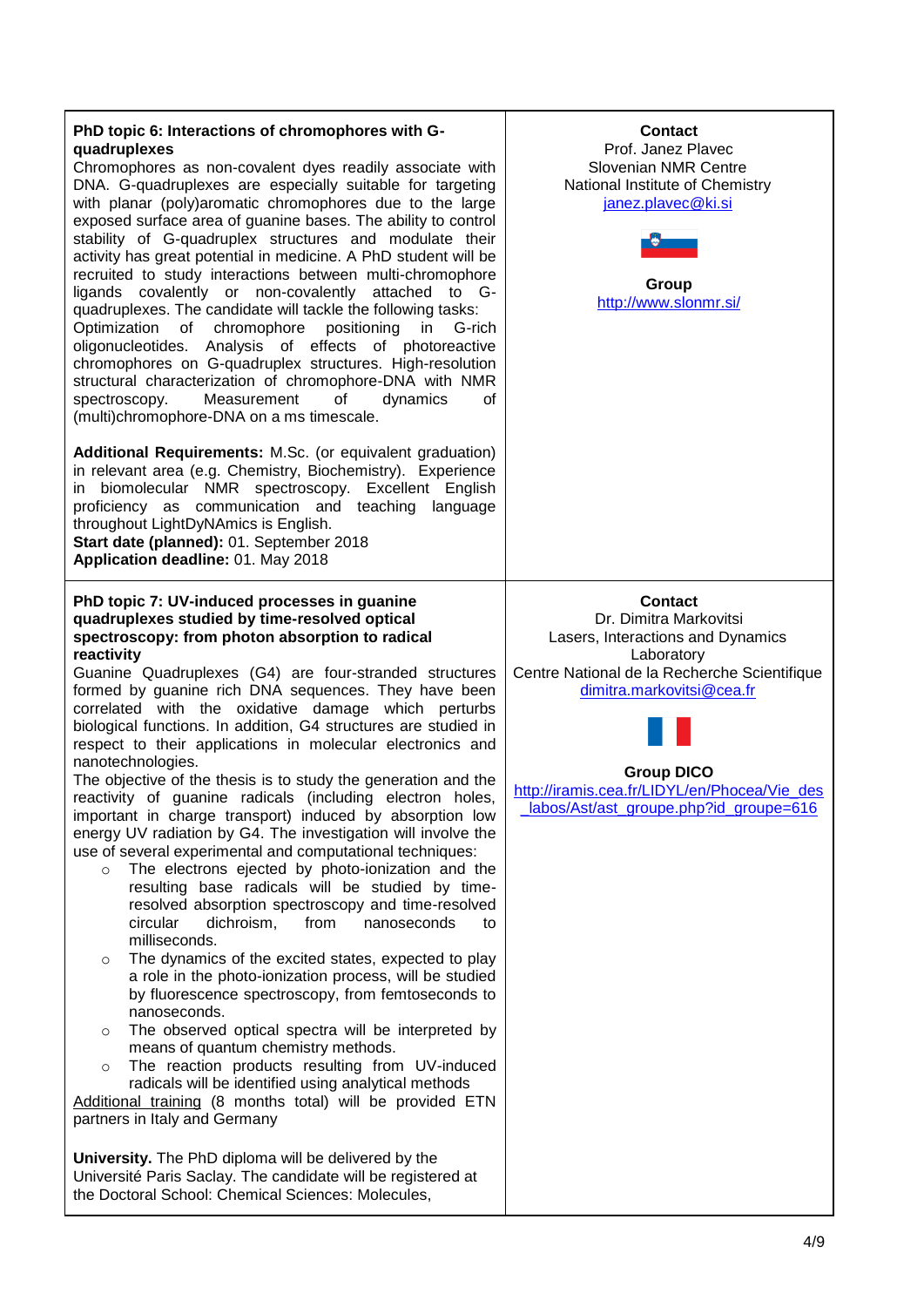| Materials, Instrumentation and Biosystems.                                                                                                                                                                                                                                                                                                                                                                                                                                                                                                                                                                                                                                                                                                                                                                                                                                                                                                                                                                                                                                                                                                                                                                                                                                                                      |                                                                                                                                                                                     |
|-----------------------------------------------------------------------------------------------------------------------------------------------------------------------------------------------------------------------------------------------------------------------------------------------------------------------------------------------------------------------------------------------------------------------------------------------------------------------------------------------------------------------------------------------------------------------------------------------------------------------------------------------------------------------------------------------------------------------------------------------------------------------------------------------------------------------------------------------------------------------------------------------------------------------------------------------------------------------------------------------------------------------------------------------------------------------------------------------------------------------------------------------------------------------------------------------------------------------------------------------------------------------------------------------------------------|-------------------------------------------------------------------------------------------------------------------------------------------------------------------------------------|
| <b>Additional Requirements:</b><br>M.Sc. in Physical Chemistry, Laser Spectroscopy or<br>Biophysics.<br>Top ranking in the University.<br>Proof of English proficiency as communication and teaching<br>language throughout LightDyNAmics is English.<br>The candidate must not have resided in France for more than<br>12 months during the past 3 years.<br>Application: send CV, motivation letter and 2<br>recommendation letters.<br>Start date (planned): 01. October 2018<br>Application deadline: 15. May 2018                                                                                                                                                                                                                                                                                                                                                                                                                                                                                                                                                                                                                                                                                                                                                                                          |                                                                                                                                                                                     |
| PhD topic 8: Direct and photosentized damage of non-<br>canonical DNA stractures<br>As our understanding of the important role that sequences<br>capable of forming non-canonical DNA structures increases<br>there is a need to gain greater understanding of their<br>photostability. The PhD student will be recruited to<br>investigate the photo-stability of cytosine i-motif and guanine<br>quadruplex DNA structures. This will involve the<br>spectroscopic study in the absence and presence of<br>photoactive small molecules using transient and steady state<br>visible and infrared methods including polarised<br>spectroscopy.<br>Additional Requirements: M.Sc. or Hons BSc in Chemistry.<br>Proof of English proficiency as communication and teaching<br>language throughout LightDyNAmics is English.<br>Start date (planned): 01. September 2018<br>Application deadline: 01. May 2018                                                                                                                                                                                                                                                                                                                                                                                                     | <b>Contact</b><br>Prof. Susan Quinn<br><b>School of Chemistry</b><br><b>University College Dublin</b><br>susan.quinn@ucd.ie<br>Group<br>https://sites.google.com/site/sjquinngroup/ |
| PhD topic 9: Low energy electron damage in DNA<br>Low energy electrons cause single and double strand breaks<br>in DNA, even though the electrons have insufficient energy to<br>ionise any part of the complex. While it is known that this<br>happens, the mechanism by which the back-bone<br>dissociation occurs has only been theorised. The key<br>objective of this project is to probe the primary processes of<br>electron injection onto isolated nucleobases and nucleotides.<br>The study will involve the use of time-resolved (femtosecond)<br>photoelectron spectroscopy combined with mass-<br>spectrometry, and computational chemistry. The PhD student<br>will become proficient in these aspects of the project and will<br>receive further training through secondments and the wider<br>network.<br>Additional Requirements: M.Sc. (or equivalent graduation)<br>in relevant area (e.g. Chemistry, Physics). Proof of English<br>proficiency as communication and teaching language<br>throughout LightDyNAmics is English. The candidate must<br>not have resided in the UK for more than 12 months during<br>the past 3 years. Application: send CV, motivation letter and<br>2 recommendation letters.<br>Start date (planned): 01. October 2018<br>Application deadline: 15. May 2018 | <b>Contact</b><br>Prof. Jan Verlet<br>Department of Chemistry<br>University of Durham<br>j.r.r.verlet@durham.ac.uk<br>↘☑<br>$\blacktriangledown$<br>Group<br>www.verlet.net         |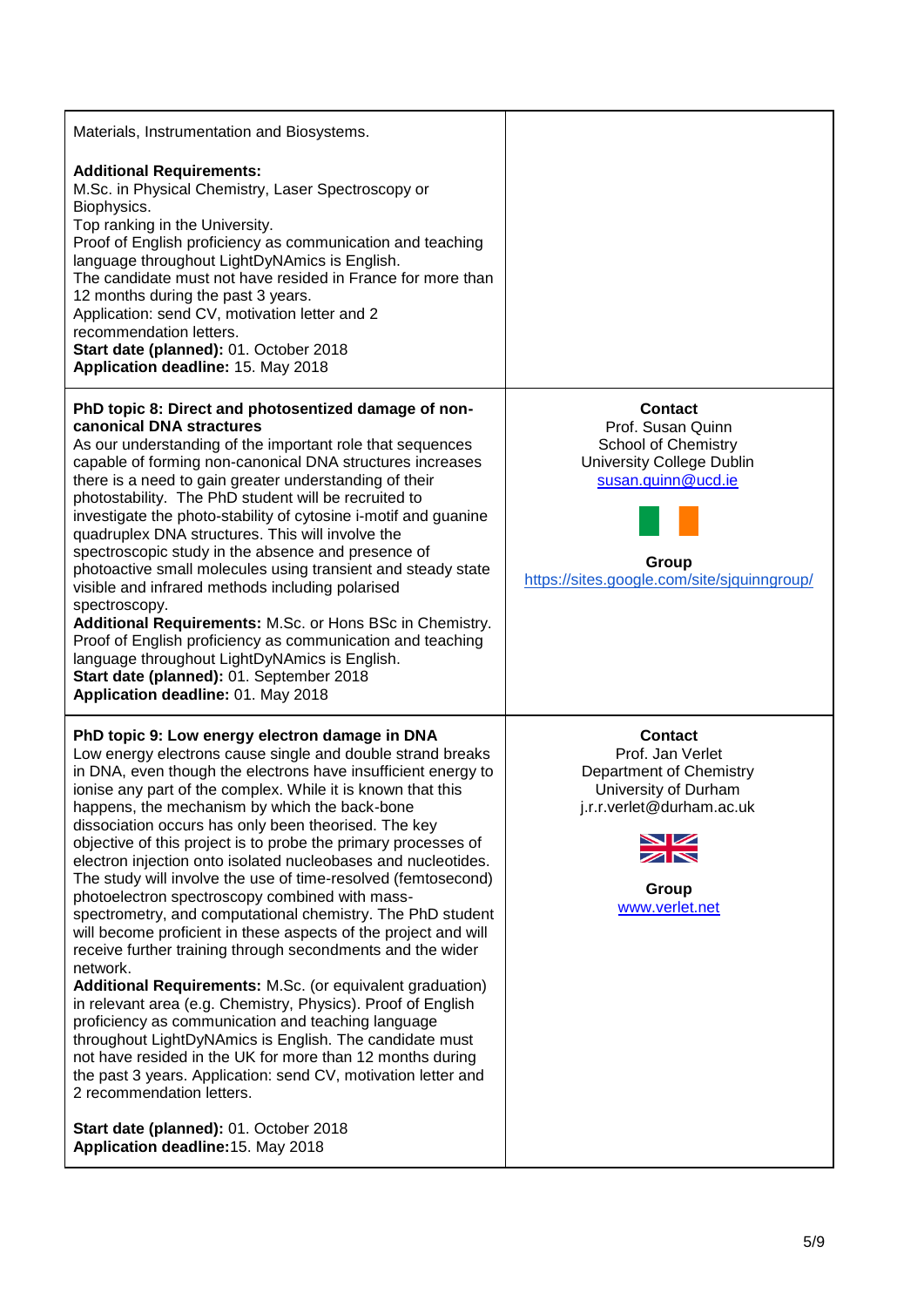| PhD topic 10: Simulation of Photo-controlled DNA<br><b>Binding and Damage</b><br>The PhD student will be recruited to carry out advanced<br>quantum chemical and dynamical simulations on spiropyran<br>derivatives embedded in DNA.<br>Additional Requirements: M.Sc. (or equivalent graduation)<br>in relevant area (e.g. Biology, Chemistry). Proof of English<br>proficiency as communication and teaching language<br>throughout LightDyNAmics is English.<br>Start date (planned): 01. September 2018<br>Application deadline: 01. May 2018                                                                                                                                                                                                                                                                                                                                             | <b>Contact</b><br>Prof. Leticia González<br>Institute for Theoretical Chemistry<br>leticia.gonzalez@univie.ac.at<br>Group<br>http://theochem.univie.ac.at/                |
|-----------------------------------------------------------------------------------------------------------------------------------------------------------------------------------------------------------------------------------------------------------------------------------------------------------------------------------------------------------------------------------------------------------------------------------------------------------------------------------------------------------------------------------------------------------------------------------------------------------------------------------------------------------------------------------------------------------------------------------------------------------------------------------------------------------------------------------------------------------------------------------------------|---------------------------------------------------------------------------------------------------------------------------------------------------------------------------|
| PhD topic 11: Analysis of light-induced lesion formation<br>at epigenetic pyrimidine bases<br>The PhD student will be recruited to design and synthesize<br>epigenetically relevant nucleosides and nucleotides. Light<br>induced lesion formation processes will be investigated.<br>Strong skills in organic synthesis and the application of<br>modern analytical methods including mass spectrometry will<br>be acquired during the study. Due to the desire to evaluate<br>the biological consequences of epigenetic bases and of light<br>induced mutagenesis, the ability to work in a highly<br>interdisciplinary team with biologists is essential.<br>Additional Requirements: M.Sc. (or equivalent graduation)<br>in Chemistry). Proof of English proficiency as communication<br>and teaching language throughout LightDyNAmics is English.                                       | <b>Contact</b><br>Prof. Thomas Carell<br>Department of Chemistry<br>Ludwig-Maximilians-Universität München<br>thomas.carell@lmu.de<br>Group<br>http://www.carellgroup.de/ |
| Start date (planned): 01. June 2018<br>Application deadline: 02. April 2018                                                                                                                                                                                                                                                                                                                                                                                                                                                                                                                                                                                                                                                                                                                                                                                                                   |                                                                                                                                                                           |
| PhD topic 12: Analysis of the mutagenicity and repair of<br>light induced lesions<br>The PhD student will be recruited to analyse the biological<br>consequence of epigenetic bases in the genome and repair<br>of light induced lesions. Strong knowledge in molecular<br>biology, cell biology and modern mass spectrometry bases<br>proteomics technologies will be acquired during the study.<br>The candidate will be expected to adapt to an<br>interdisciplinary working environment. A broad basis for<br>understanding DNA based biochemistry is required.<br>Knowledge in cell culture techniques and/or protein<br>biochemistry is a plus.<br>Additional Requirements: M.Sc. (or equivalent graduation)<br>in Biochemistry). Proof of English proficiency as<br>communication and teaching language throughout<br>LightDyNAmics is English.<br>Start date (planned): 01. June 2018 | <b>Contact</b><br>Prof. Thomas Carell<br>Department of Chemistry<br>Ludwig-Maximilians-Universität München<br>thomas.carell@lmu.de                                        |
| Application deadline: 02. April 2018                                                                                                                                                                                                                                                                                                                                                                                                                                                                                                                                                                                                                                                                                                                                                                                                                                                          |                                                                                                                                                                           |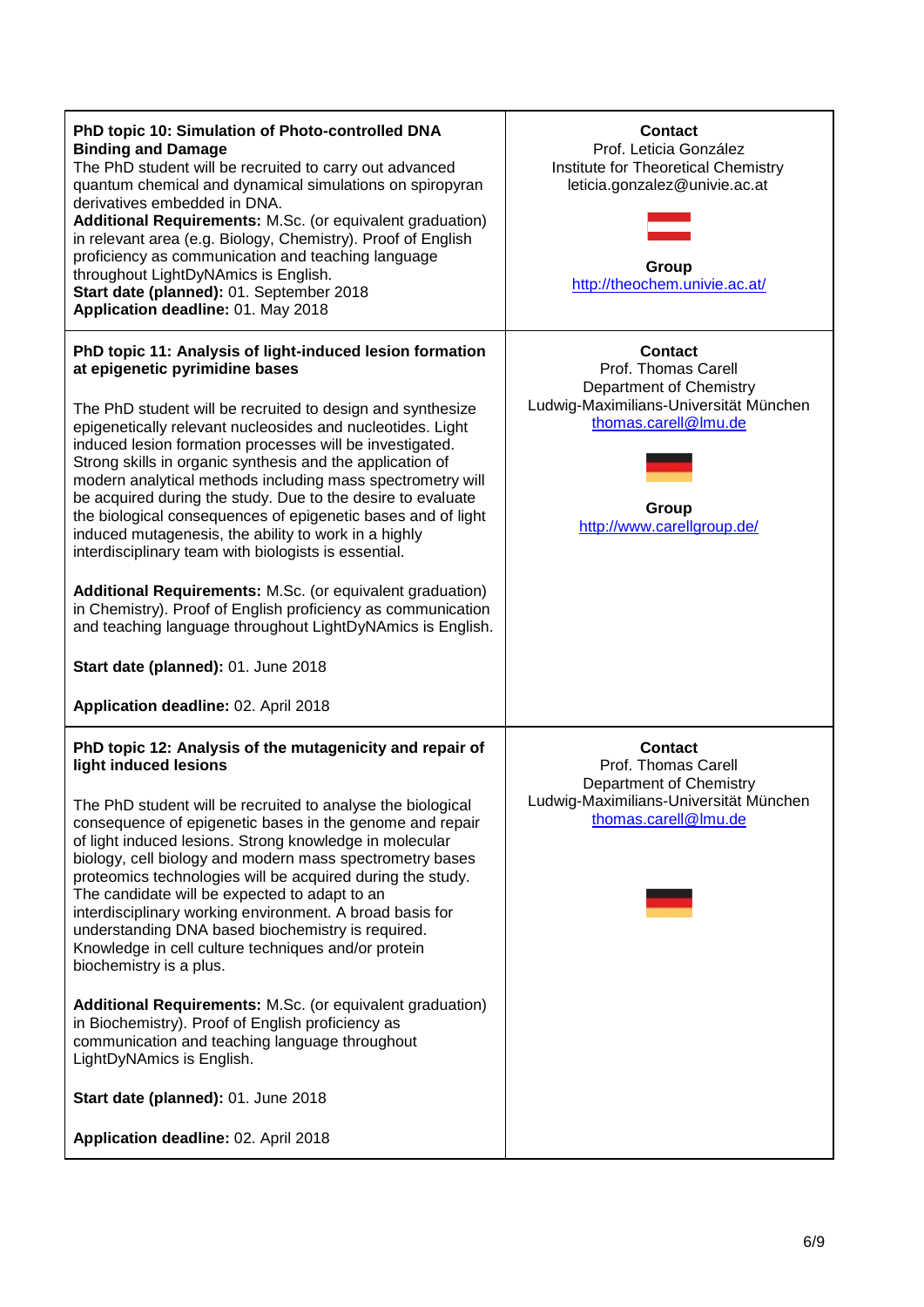| PhD topic 13: New dyes for better click chemistry on<br><b>DNA</b><br>The PhD student will develop new fluorogenic compounds<br>with internal copper chelating groups allowing for the<br>reduction of harmful copper species during click reactions in<br>biological systems plus enhancing reaction rates. Moreover,<br>new dye conjugates will be identified, synthesised and tested<br>in biological applications that show fluorogenic and / or photo<br>induced sensitive properties only after the click reaction<br>paving the way for in vivo use of click reactions.<br>Additional Requirements: M.Sc. (or equivalent graduation)<br>in relevant area (preferably Organic Chemistry). Proof of<br>English proficiency as communication and teaching language<br>throughout LightDyNAmics is English.<br>Start date (planned): 01. September 2018<br>Application deadline: 15 <sup>th</sup> . May 2018 | Contact<br>Dr. Birgit Graf<br><b>Baseclick GmbH</b><br>b.graf@baseclick.eu<br>https://baseclick.eu/                                             |
|-----------------------------------------------------------------------------------------------------------------------------------------------------------------------------------------------------------------------------------------------------------------------------------------------------------------------------------------------------------------------------------------------------------------------------------------------------------------------------------------------------------------------------------------------------------------------------------------------------------------------------------------------------------------------------------------------------------------------------------------------------------------------------------------------------------------------------------------------------------------------------------------------------------------|-------------------------------------------------------------------------------------------------------------------------------------------------|
| PhD topic 14: Analysis of G-quadruplexes and DNA-<br>binding proteins on a chip<br><b>Job Purpose</b><br>An Early Stage Researcher (ESR) will be recruited as a PhD<br>candidate at Dynamic Biosensors for the analysis of G-<br>quadruplexes and DNA-binding proteins on a chip. You will<br>be part of an interdisciplinary<br>R & D Team. A broad basis for understanding DNA based<br>biochemistry is required. Knowledge in molecular interaction<br>analysis methods is a plus.<br>Application deadline: 01 May 2018<br>Start date (planned): 01 September 2018                                                                                                                                                                                                                                                                                                                                           | <b>Contact</b><br>Dr. Ralf Strasser<br><b>Dynamic Biosensors GmbH</b><br>strasser@dynamic-biosensors.com<br>https://www.dynamic-biosensors.com/ |
| <b>Description</b><br>Dynamic Biosensors is a young biotech company based in<br>Munich, Germany, and San Diego, California, focused on the<br>development and marketing of novel technology for<br>biophysics in the areas of molecular interaction analysis and<br>drug discovery. The company's pioneering and award-<br>winning switchSENSE technology is used in life science<br>research in academic and industry laboratories.<br><b>Additional Requirements:</b>                                                                                                                                                                                                                                                                                                                                                                                                                                         |                                                                                                                                                 |
| M.Sc. (or equivalent graduation) in relevant area (e.g.<br>Biology, Chemistry, Biochemistry, Physical Chemistry,<br>Molecular Biology, Biotechnology or similar).<br>High interest in biophysical methods<br>$\bullet$<br>Fluency in relevant models, techniques or methods and<br>ability to contribute to developing new ones<br>Fluent in English (communication and teaching language<br>٠<br>throughout LightDyNAmics is English)<br>Ability to communicate complex information clearly<br>$\bullet$<br>Ability to assess resource requirements and use<br>resources effectively<br>Understanding of and ability to contribute to broader<br>management/administration processes<br>Great team spirit, having fun collaborating<br>To apply please send following documents in one PDF-file to<br>careers@dynamic-biosensors.com                                                                           |                                                                                                                                                 |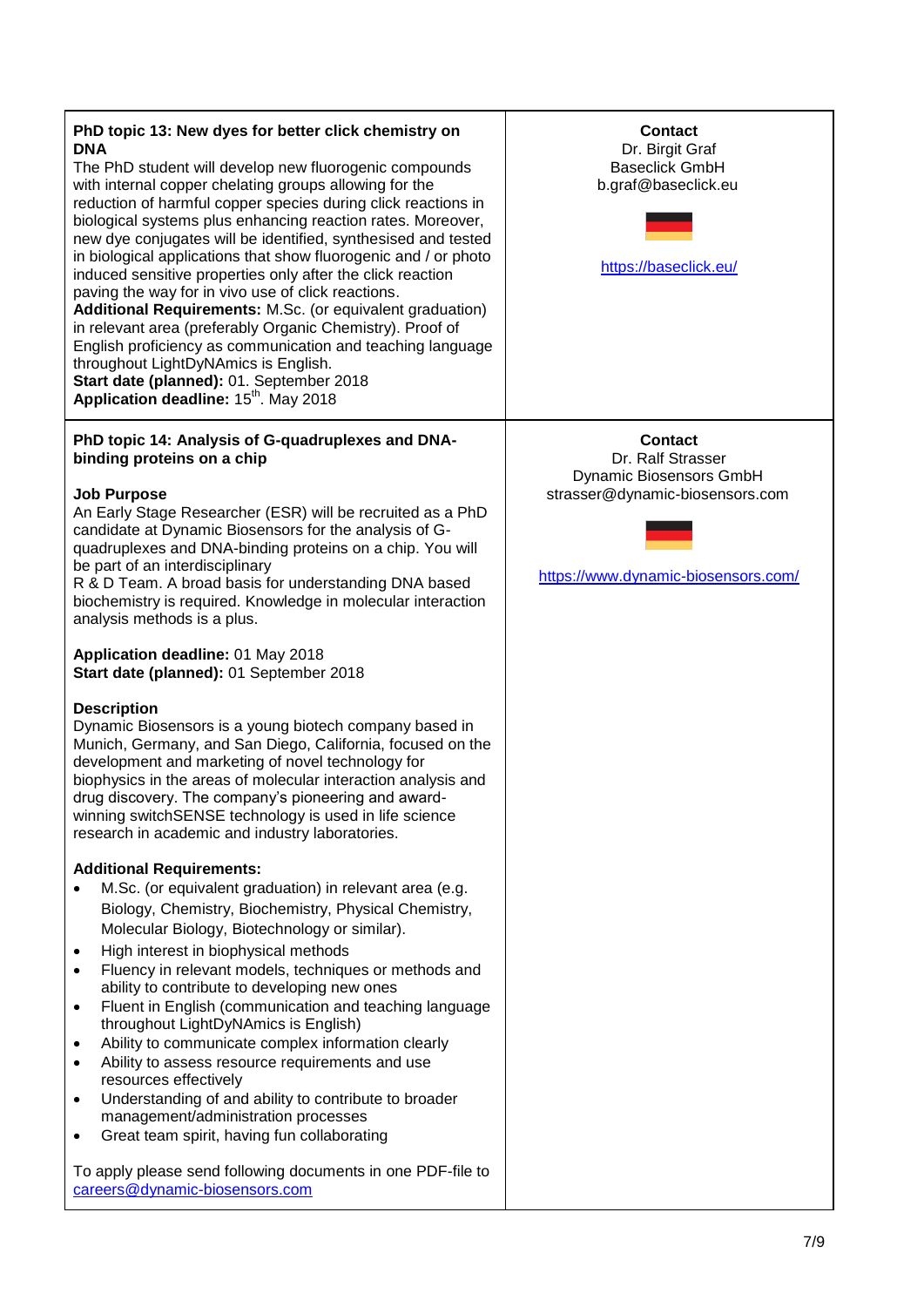| 1. Personal statement (up to 1 page) about the applicants'<br>experience, interests and career goals.<br>2. CV with a list of publications and/or projects.<br>3. Evidence of having obtained a degree that qualifies the<br>applicant for PhD enrolment (such as scan of the master<br>certificate).<br>4. Official transcript of grades obtained during the<br>applicants Bachelor and Master studies.<br>5. Names and contact information of at least two academic<br>referees who could write a letter of recommendation.<br>Please note that only complete application sets will be<br>considered.<br>Start date (planned): 01. September 2018<br>Application deadline: 01. May 2018                                                                                                                                                                                                                                                                                |                                                                                                                                                                                                                                                                                          |
|--------------------------------------------------------------------------------------------------------------------------------------------------------------------------------------------------------------------------------------------------------------------------------------------------------------------------------------------------------------------------------------------------------------------------------------------------------------------------------------------------------------------------------------------------------------------------------------------------------------------------------------------------------------------------------------------------------------------------------------------------------------------------------------------------------------------------------------------------------------------------------------------------------------------------------------------------------------------------|------------------------------------------------------------------------------------------------------------------------------------------------------------------------------------------------------------------------------------------------------------------------------------------|
| PhD topic 15: Characterization and modulation of DNA-<br><b>Protein binding interactions</b><br>Genome editing has the potential to be transformative in<br>delivering future therapeutics. Increased mechanistic<br>understanding of CRISPR-Cas systems on a molecular level<br>will be key to future developments of genome editing.<br>The Ph.D. student will characterize the molecular<br>mechanisms, interactions and enzymology underlying gene-<br>editing systems such as CRISPR/Cas or Base editors and<br>will have the opportunity to utilize a range of experimental<br>technologies including Biochemical/Biophysical and cell<br>biology techniques.<br>The Ph.D. student will work at the interface of both the<br>Mechanistic Biology and the Precise Genome Editing teams<br>at AstraZeneca, based in Cambridge UK. This is an exciting<br>opportunity to gather insights into the mechanism of action of<br>the most advanced genome editing systems. | <b>Contact</b><br>Dr. Karla Herlihy<br>Reagents & Assay Development<br>AstraZeneca Limited<br>https://astrazeneca.wd3.myworkdayjobs.com/<br>Careers/job/UK---Cambridge/PhD--<br>Mechanistic-Characterization-of-Genome-<br>Editing-Nucleases_R-029051-1<br>➤∠<br>$\mathbb{Z} \mathbb{N}$ |
| The student will be enrolled at the University of Durham and<br>will have the opportunity to work within our global<br>AstraZeneca PhD and post-doctoral student community.<br>This opportunity enables collaboration within the<br>LightDynamics academic network and existing AstraZeneca<br>external collaborators. We'll expect you to maintain an<br>awareness of current developments in the literature and<br>identify and pursue opportunities within this Scientific field.<br>You'll achieve personal scientific visibility through scientific<br>experimentation, internal and external presentations and<br>authorship in peer-reviewed publications                                                                                                                                                                                                                                                                                                         |                                                                                                                                                                                                                                                                                          |
| At AstraZeneca, we believe in the potential of people who<br>share our passion for science. By thinking boldly and working<br>collaboratively to pursue discoveries beyond imagination,<br>you'll develop further and faster than you thought possible.<br>AstraZeneca is an equal opportunity employer. AstraZeneca<br>will consider all qualified applicants for employment without<br>discrimination on grounds of disability, sex or sexual<br>orientation, pregnancy or maternity leave status, race or<br>national or ethnic origin, age, religion or belief, gender<br>identity or re-assignment, marital or civil partnership status,<br>protected veteran status (if applicable) or any other                                                                                                                                                                                                                                                                   |                                                                                                                                                                                                                                                                                          |